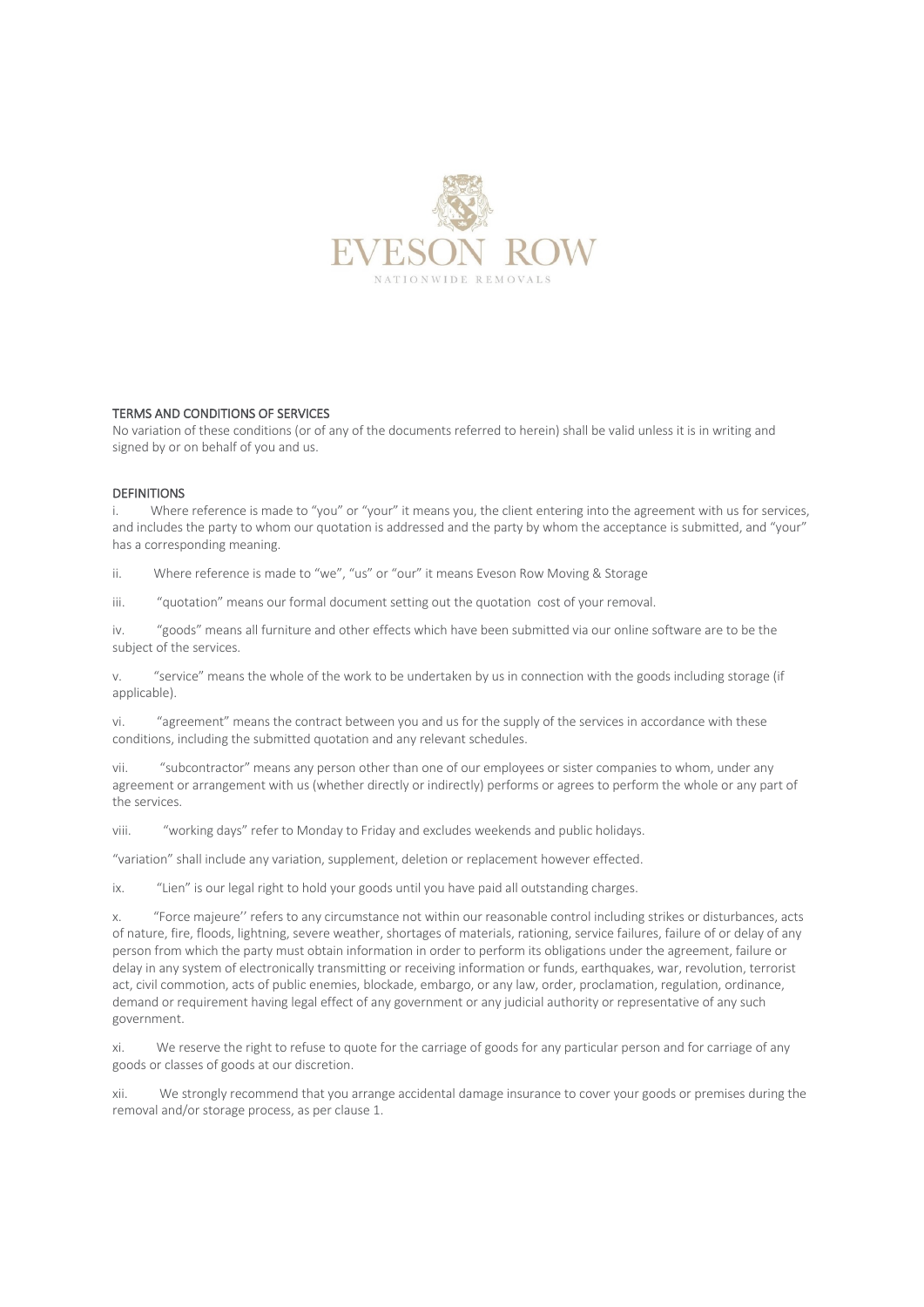## 1. QUOTATION

1.1 Our quotation is valid for thirty days from the issue date and is a fixed-price.

1.2 All quotations are based on normal working hours, Monday to Friday.

1.3 Our detailed quotation will provide a comprehensive summary of all inclusions but excludes cancellation/postponement waivers, fees to government bodies or agencies, charges associated with any extensive customs examination, quarantine charges, bond or storage charges, demurrage or container detention fees, customs charges, or any extraordinary expenses. This is not an exhaustive list. Unless otherwise stated, these charges remain your total responsibility.

1.4 Our quotation for any international service is based on current ocean and/or air freight rates. All calculations or foreign currency in our quotation have been converted at the prevailing rate of exchange at the date of the quotation. We reserve the right to alter our quotation should a significant variance to these rates occur, prior to or at the start of the commencement by us of your removal.

1.5 If the removal varies from that contained within the quotation provided and the acceptance, or if we are prevented from or delayed in undertaking the move or any part thereof (except where that prevention or delay results from a factor within our control), we will also be entitled to make a reasonable additional charge.

1.6 All pricing in our quotation is in pounds sterling unless otherwise indicated.

## 2. EXCLUDED FROM QUOTATION

2.1 We will not:

2.1.1 Unless quoted via our online software, take down or put up unit furniture, fitments or fixtures or garden furniture and equipment

2.1.2 Disconnect or reconnect appliances, fixtures and fittings.

2.1.3 Take up or lay fitted floor coverings.

2.1.4 Move items from or access a loft area, without the provision of adequate lighting, safe access and suitable flooring.

2.1.5 Move loaded refrigerators/deep freezers.

2.1.6 Move night storage heaters unless they have been properly dismantled

2.1.7 Move or store any items excluded under clause 12.2.

2.1.8 Unless quoted via our online software dismantle or assemble garden furniture and equipment including, but not limited to sheds, greenhouses, garden shelters, outdoor play equipment, gym equipment, trampolines, hot tubs, satellite dishes, or move paving slabs, planters and the like.

2.2 Our staff are not authorised or qualified to undertake the works referred to in 2.1 and we therefore recommend that a properly qualified person is engaged by you to carry out these services.

2.3 Due to our strict observance of our duty of care with our employees, we will only move items in accordance with the manual handling operations regulations 1992 (U.K.) or any equivalent law or regulations. If this is not possible, you will be informed of the issue and that we will not be able to move the item. We will then bear no further responsibility for the movement of the item.

#### 3. SERVICES

3.1 In providing the service, we undertake to:

Use the required knowledge, behaviours and skill essential for the service.

Ensure that all materials we use are of satisfactory quality and are fit for purpose.

3.2 Comply with all applicable laws and regulations in force.

Have no liability to you if such compliance results in any breach of our responsibilities contained within the agreement; and

Take due care of all goods in our possession.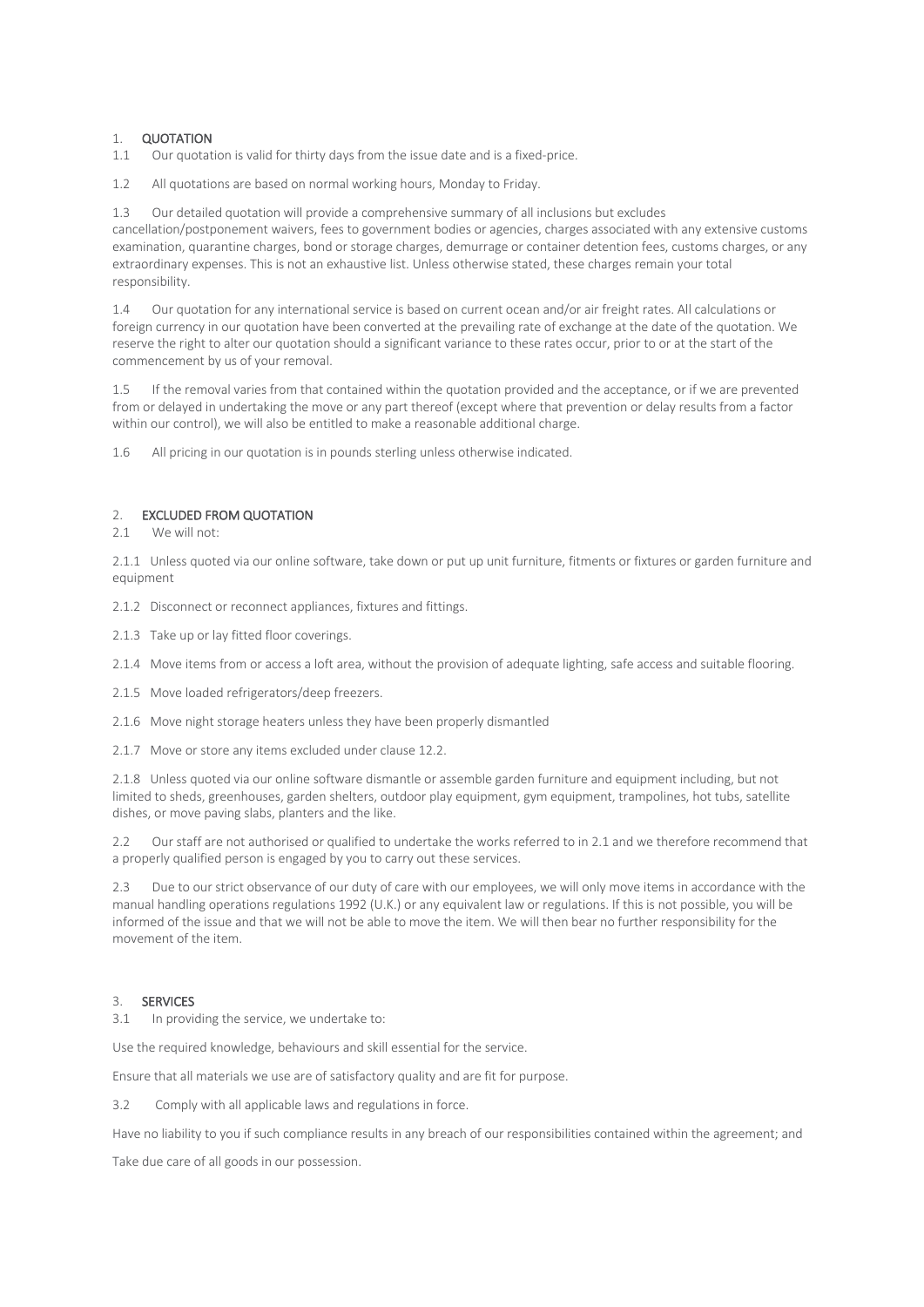## 4. ADDITIONAL CHARGES

4.1 Additional charges will be applied in the following circumstances:

4.1.1 If the move does not take place within twenty-eight days of the quoted date of the services.

4.1.2 If the storage period exceeds six months in duration and we have provided you with a quotation inclusive of redelivery (and the re-delivery from store has not taken place).

4.1.3 Any fluctuations in currency, changes in taxation, freight, fuel, ferry or toll charges beyond our control.

4.1.4 Moves carried out on a Saturday, Sunday, public holiday, or if you request delivery and/or collection outside of our normal working hours (08.00-18.00hrs).

4.1.5 Collection and/redelivery above the ground floor and first upper floor unless otherwise submitted,

4.1.6 Any additional services or items that have not been submitted via our online software system.

4.1.7 If mechanical equipment is required or structural alteration to the property as a consequence of prohibitive restrictions in space at the entrance or approach to your property, or the road or drive is unsuitable for our vehicles and/or containers to load and/or unload within 20 metres of the doorway;

4.1.8 There are unforeseeable delays or events which impact the resources or timescales initially allowed to carry out the move; or

4.2 You are in full agreement that you will be liable for any reasonable charges arising as a consequence of any of the above circumstances.

#### 5. PAYMENT

5.1 Unless otherwise agreed A minimum deposit of 50% of the removal cost is payable on accepting our quotation & upon booking .

5.2 The balance of the removal cost must be received by us and payment cleared at least seven working days before the removal is due to take place.

5.3 If you fail to make such payment, we reserve the right to refuse to undertake the removal or offer storage until such payment is received.

5.4 You may not withhold any part of monies due because of any claim you may wish to make against us.

5.5 If you have not paid within the agreed terms, we will be entitled to charge interest on all overdue sums on a daily basis, calculated at 3% per annum above the prevailing Bank of England base rate.

5.6 We will also be entitled to recover all our reasonable costs that may be incurred by us to recover such outstanding amounts. (e.g. Debt collection fees, court costs, solicitor fees, etc.)

#### 6. INSURANCE

6.1 It is your responsibility to insure your goods. If you ask us in advance via online submission to arrange insurance cover for you, we will, subject to clause 6.3 and provided you declare the full replacement value of your goods and pay the premium in advance.

6.2 We offer to arrange for the goods to be insured during the transit and storage only, and the details of the type of insurance and the rates are set out in our quotation and/or will be provided on request.

6.3 We will not offer separate insurance cover unless the goods have been packed by us and/or you are using our materials.

6.4 If you pack items yourself, standard damage liability only will apply for those items.

6.5 We will not be able to offer insurance when collecting and/or delivering goods to/from a third-party premises/storage facility. This exclusion applies to any goods that have been delivered to our premises. You may, of course, arrange insurance with an insurer of your choice.

6.6 This insurance will be separate from this contract and subject to the terms and conditions of the policy.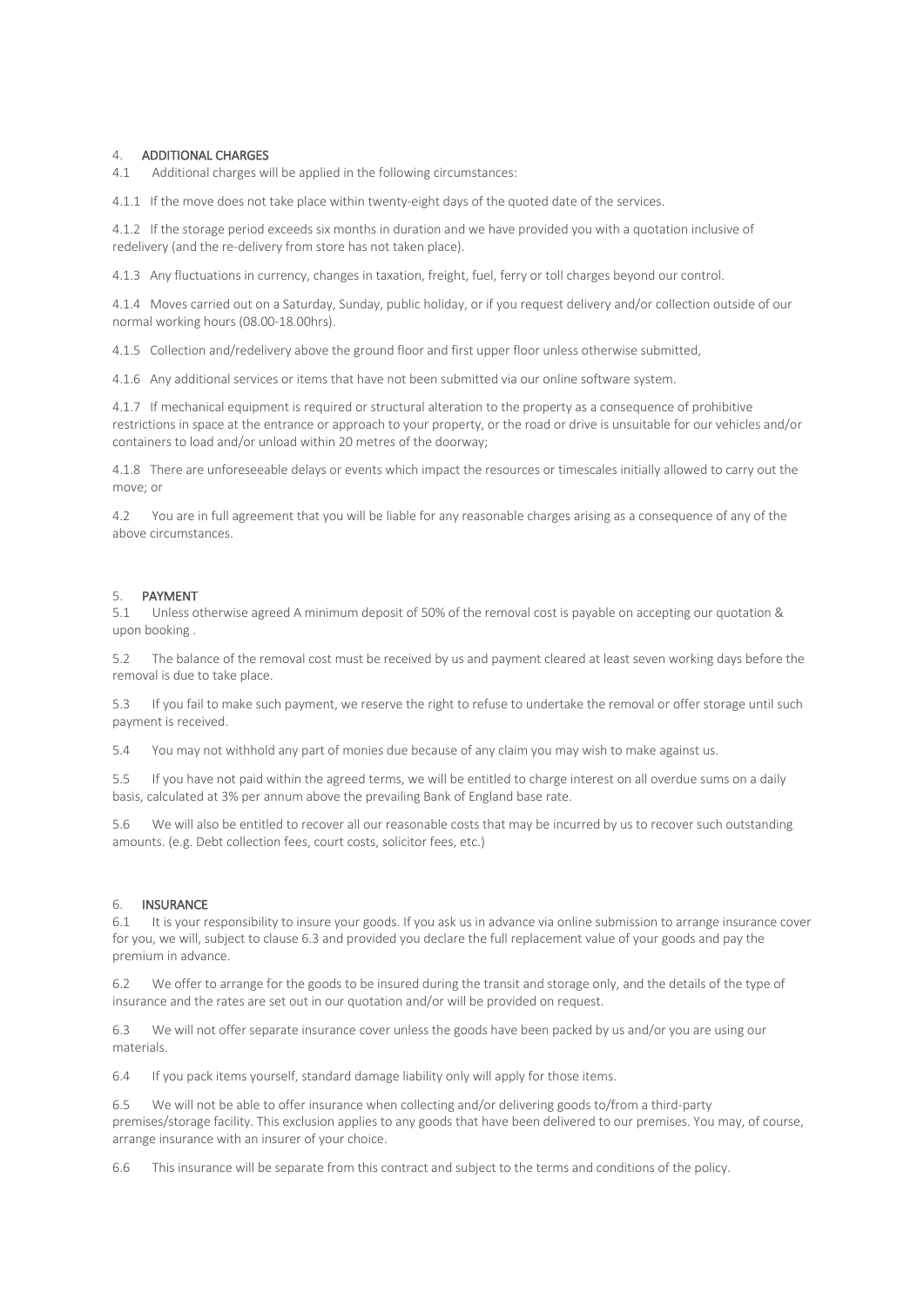# 7. CANCELLATION/POSTPONEMENT

7.1 If a date for the services is agreed upon in the quotation and acceptance, and you require that date to be altered, postponed or cancelled or the goods are not available on that date, we will be entitled to charge a reasonable postponement or cancellation fee, dependent on the notice received.

7.2 The fees are as follows for alteration/postponement/cancellation notice received:

7.2.1 More than thirty working days before the services were due to start – no charge.

7.2.2 Between twenty-nine and fifteen working days inclusive before the services were due to start – 50% of the charges.

7.2.3 Less than fifteen working days before the removal was due to start – 75% of the cost of the charges.

7.2.4 Less than five working days before the removal was due to start – 100% of the charges.

## 8. WAIVER INSURANCE

8.1 If offered and paid for in advance of the commencement of the services (i.e. at the time of booking), we agree to waive the Cancellation charges up to the day before the move.

8.2 Our agreement to waive the charges is conditional upon us receiving your submitted notice of the intention to cancel/postpone no later than 12:00 hours on the preceding working day before services were due to commence.

8.3 The cancellation/postponement charge will entitle you to only one cancellation/ postponement

### 9. DELIVERY

9.1 Any delivery times stated by us are estimated and based upon local and travel information at the time of the quotation.

9.2 Transit times may vary due to a number of prevalent factors outside our control including but not limited to industrial disputes, weather, traffic and road conditions, changes in sailing or departure dates made by the ferry/freight/shipping company, changes in the routes used by the freight/shipping company and port congestion.

9.3 We will advise you of any material changes to the collection/delivery/ transit times as soon as we become aware.

9.4 We will not be liable for any loss or damage incurred by you as a result of delays in transit time unless directly attributable to our negligence or breach of contract.

9.5 We shall not be bound to deliver the goods except to you or your authorised person. If we cannot deliver the goods either because there is no authorised person there to receive them on our arrival, or because we cannot gain access to the premises, or for any other reason beyond our control or if we are prevented from or delayed in undertaking the removal or any part thereof (except where that prevention or delay results from a factor within our control), we will be entitled to unload the goods into a warehouse or storage facility, and will be entitled to charge an additional amount for storage and for the subsequent re-delivery of the goods.

9.6 If we cannot deliver the goods or there are delays in delivery, we will endeavour to contact you to ascertain whether you have any alternative instructions and if so, we will carry out those instructions if reasonably practicable. We will be entitled to make a reasonable additional charge for any additional work or costs thereby required or entailed.

9.7 We reserve the right to select the most appropriate storage facility.

9.8 The agreement will then be considered satisfied and any additional service(s), including the reasonable cost of storage and redelivery, will be borne by you.

## 10. ROUTE AND METHOD OF REMOVAL

10.1 Unless it has been specifically agreed otherwise in writing in our quotation, other space/volume/capacity on our vehicles and/or the container may be utilised for consignments of other customers.

10.2 We shall be entitled to carry, or arrange for the transportation of the goods by any reasonable route, having given due regard to all the circumstances including, but not limited to, the nature and destination of any other goods being carried on or in the conveying vehicle.

10.3 We have the right to choose the location in respect of storage.

10.4 We reserve the right to sub-contract some or all of the removal and if we do so, then these terms and conditions will prevail.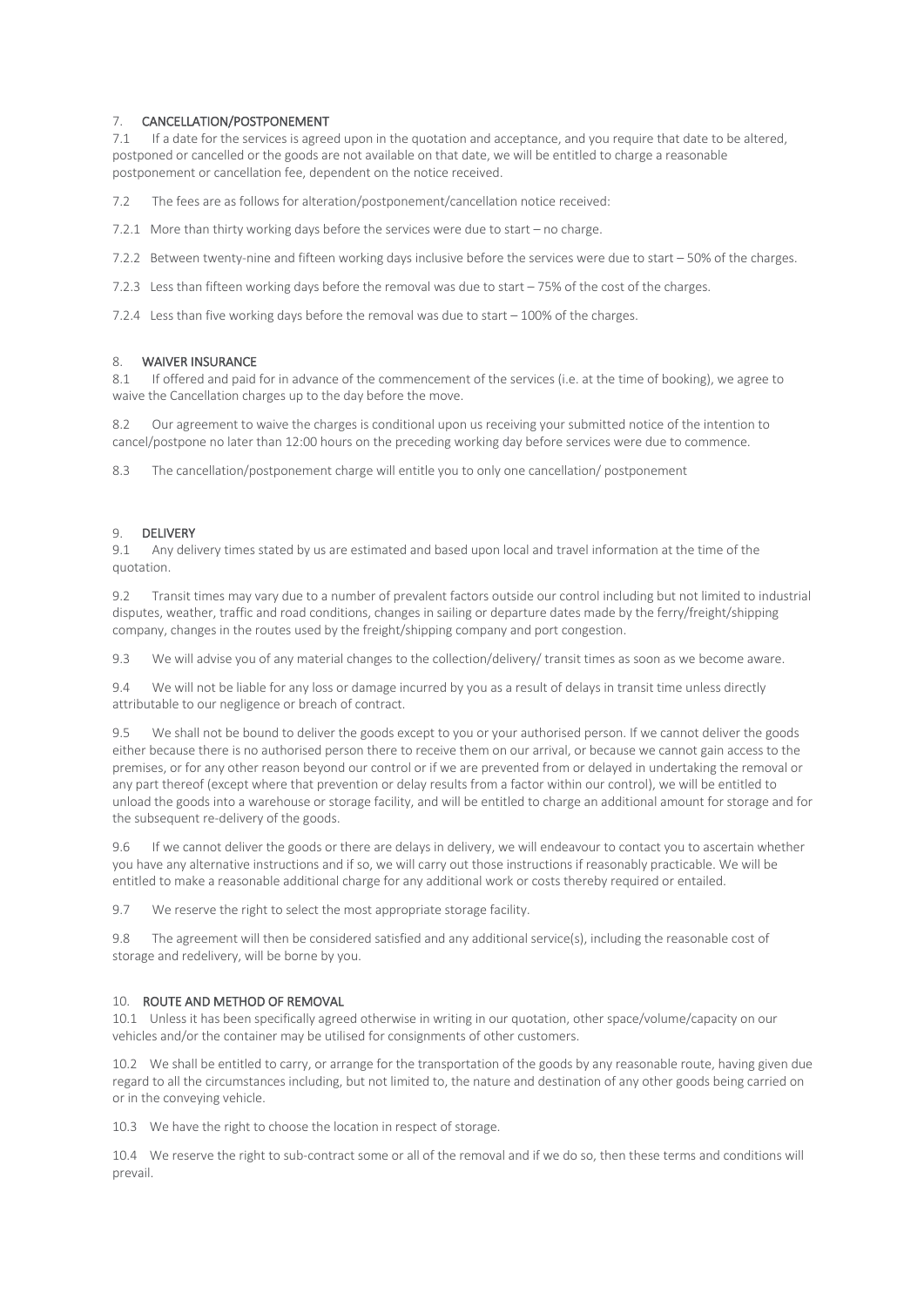## 11. TERMS OF STORAGE

11.1 We will prepare an inventory of goods received for storage and will ask you to sign that inventory. We will furnish you with a copy of the inventory which we will ask you to sign.

11.2 Regardless of whether you sign the inventory or not, failure to object to its accuracy within 7 days of receiving it from us, will result in the inventory being relied upon as conclusive evidence of the goods received by us.

11.3 You agree to advise us of an address to which we can forward any notice or correspondence, and to promptly notify us of any change of address. All letters and notices will have been legally served and received seven days after posting if they have been sent to that address.

11.4 In the event that we are unable to contact you, we will charge you any reasonable costs incurred in establishing your whereabouts.

11.5 Storage charges are payable one month in advance. If you remove the goods before the end of a one-month period, you will not receive a refund of any unused storage

11.6 If payments are up to date, we will not end this contract except by giving you two months' notice submitted via email or online software. If you wish to terminate your storage contract, you must give us at least 14 working days' notice (working days are defined in viii above).

11.7 If we can release the goods earlier, we will do so, provided that your account is paid up to date. Charges for storage are payable to the date when the notice should have taken effect.

11.8 Where goods are handed out from store our liability will cease upon handing over the goods to you or your authorised representative.

11.10 All charges including removal charges must be paid before the goods may be taken out of store.

11.11 If you fail to make the required payment for your storage, we may request that you remove your goods from our care and control and to pay all monies due to us in full. If you fail to make payment and/or remove your goods we may exercise our right to sell or dispose of some or all of the goods under the Torts (Interference with Goods) Act 1977 s.12 and Part II of Schedule 1 of that Act.

11.12 All proceeds from the sale will be put towards the amount owed. You will be liable for any reasonable expenses we incur in respect of holding the sale or disposing of the goods. Any surplus monies will be paid to you without interest.

11.13 For the purposes of preparing for the sale of the goods under clauses 11.11 or 12.5 or otherwise as permitted by law, we are authorised by you to open any boxes in storage to inspect and identify the contents and we may at our discretion decide which contents will be offered for sale. At our discretion, any items we do not offer for sale may be stored by us for such period as we consider appropriate and we may invite you to collect those items from us once we have been paid all moneys due by you to us for services provided under this or any other agreement.

11.14 We review our charges annually, and will give 28 days' notice of any changes which will commence from the beginning of the next one-month accounting period.

## 12. GOODS EXCLUDED FROM REMOVAL OR STORAGE

12.1 The following items will under no circumstances be moved or stored by us and must not be presented for removal and/or storage.

12.2 For all items listed below, all of which carry varying degrees of risk, and you are required to make your own arrangements for their transport and storage.

i. Passports, travel documents, wallets, handbags containing valuables, mobile phones, portable IT, electronic devices, currency, cash, bank or credit cards, jewellery, watches, trinkets, precious stones, money, deeds, securities, stamps, coins, valuable or fragile collections of any kind.

- ii. Perishable items and/or those requiring a controlled environment.
- iii. Dangerous, damaging or explosive items, including paint, aerosols, ammunition, firearms or weapons of any kind.
- iv. Animals, plants or goods, including food, likely to encourage vermin or other pests or to cause infection.
- v. Goods which require special licence or government permission for export or import; and
- vi. Prohibited or stolen goods or drugs.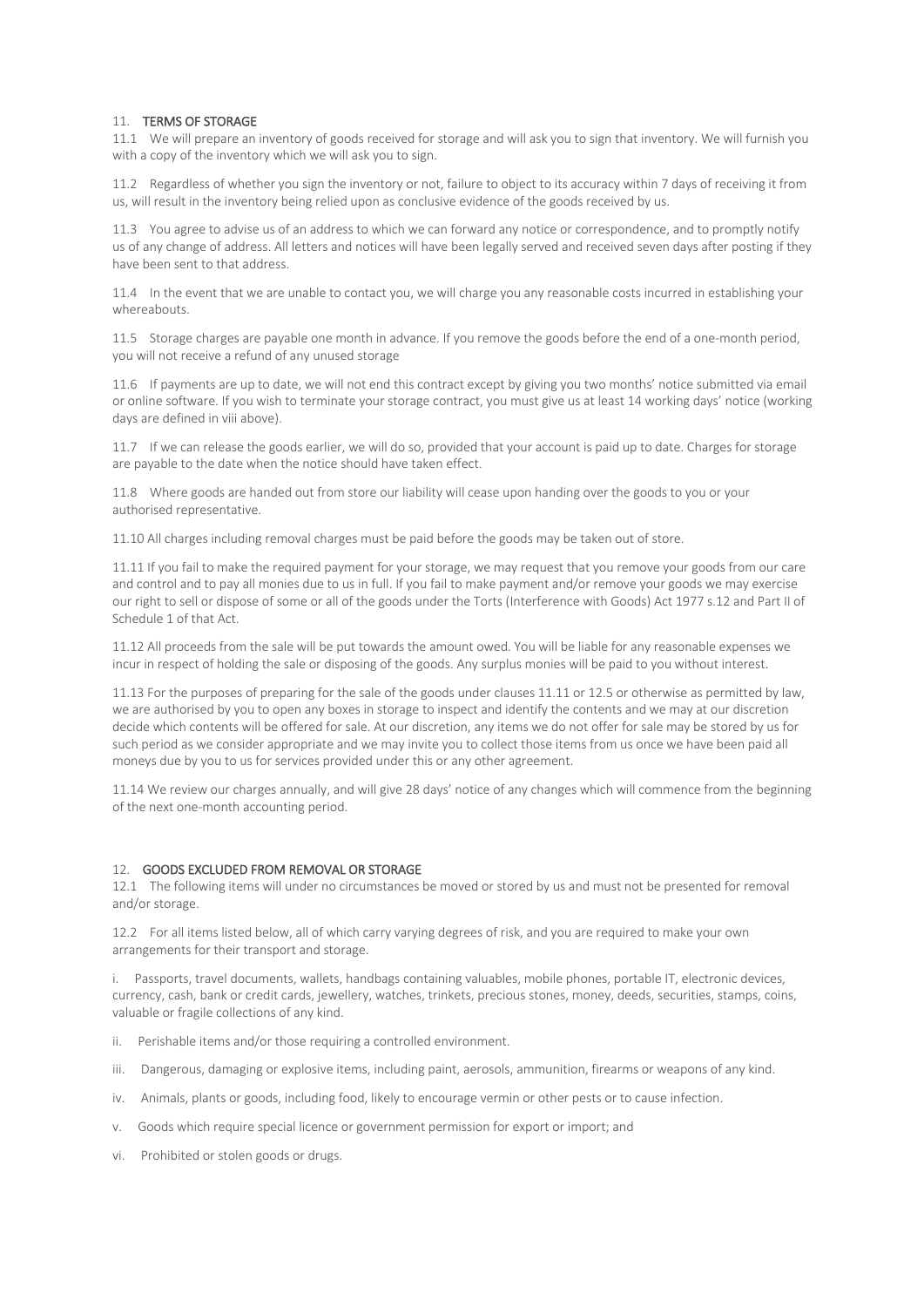12.3 If you do include any of the above in the goods to be removed, we will not accept any liability whatsoever for any loss or damage to them.

12.4 We shall notify you via email as soon as practicable if any of the goods are in our opinion hazardous to health, dirty or unhygienic or likely to attract vermin or pests, and under what conditions we would be prepared to accept such goods or whether we refuse to accept them. Should we refuse to accept the goods we will have no further liability to you.

12.5 If any of the items or substances which are listed under 12.2 are in your goods we may remove, destroy or otherwise dispose of or sell such items or substances, in which case we will pay you the net proceeds of the sale following deduction of any expenses incurred by us and any payments or sums due to us from you.

12.6 You will indemnify us against all claims made and for any loss or damage that we or someone else may suffer through the presence of those items or substances.

# 13. YOUR WARRANTIES

13.1 Any information which you have provided to us and on which we have reasonably relied in assessing any quotation of the resources necessary to carry out the work is accurate genuine and true. We will not be liable for any costs, charges or losses that you incur if this is not the case.

13.2 You are either the owner of the goods, or the authorised agent of the owner.

13.3 For goods that you have packed, you have complied with all laws and regulations relating to the packaging, labelling or carriage of the goods, and that the goods are packed in a manner adequate, having regard to their nature, to withstand the ordinary risks of removal, carriage and storage.

13.4 The consignee of the goods (whether you or some other person) is the holder of the requisite entry documentation (passport, visa etc) for, or has such residency status in, the country of destination of the goods as may be necessary to authorise the importation of the goods to that country.

13.5 You are required to, prior to the commencement of the removal or storage, provide us with written notice submitted via email of any goods which are of a fragile or breakable nature (which are not readily apparent as such) or works of art, collections of items etc having an individual value (or collection) in excess of £1,500. We may either refuse to carry any such goods or require them to be packed, at your cost, in bespoke containers or packaging, if we consider it appropriate. We may also request that you arrange specialist insurance for these items, independent from our insurance.

13.6 You will, prior to the commencement of the removal or storage, provide us with written notice submitted via email of any goods which may be liable for duties or subject to quarantine restrictions.

13.7 You will ensure, to the best of your ability, that all goods to be removed (other than goods being removed from store) or stored are uplifted by us and that none is taken in error.

13.8 You warrant that the goods to be removed and/or stored are owned by you, and are free of any legal charge. Where this is not the case, you warrant that:

13.8.1 you have the requisite agreement of the owner of the goods (or anyone having a legal interest in them), obtained before entering into this agreement, having made them fully aware of the terms and conditions contained within; and

13.8.2 you will immediately advise us of the name and address in writing submitted via email of any other person/s who has or obtains an interest in the goods.

13.9 You will indemnify us against any claim for damages and/or costs brought against us if the declarations in clauses 13.8.1 and 13.8.2 are found to be untrue.

13.10 If you wish to transfer responsibility for this agreement to a third party, you may do so by providing us with written notification submitted via email of their full name, address and the nature of their interest, following our receipt and acknowledgment of which, we will issue and enter into a new agreement with them.

13.11 Our agreement with you will not finish until we are in receipt of the signed agreement from the third party.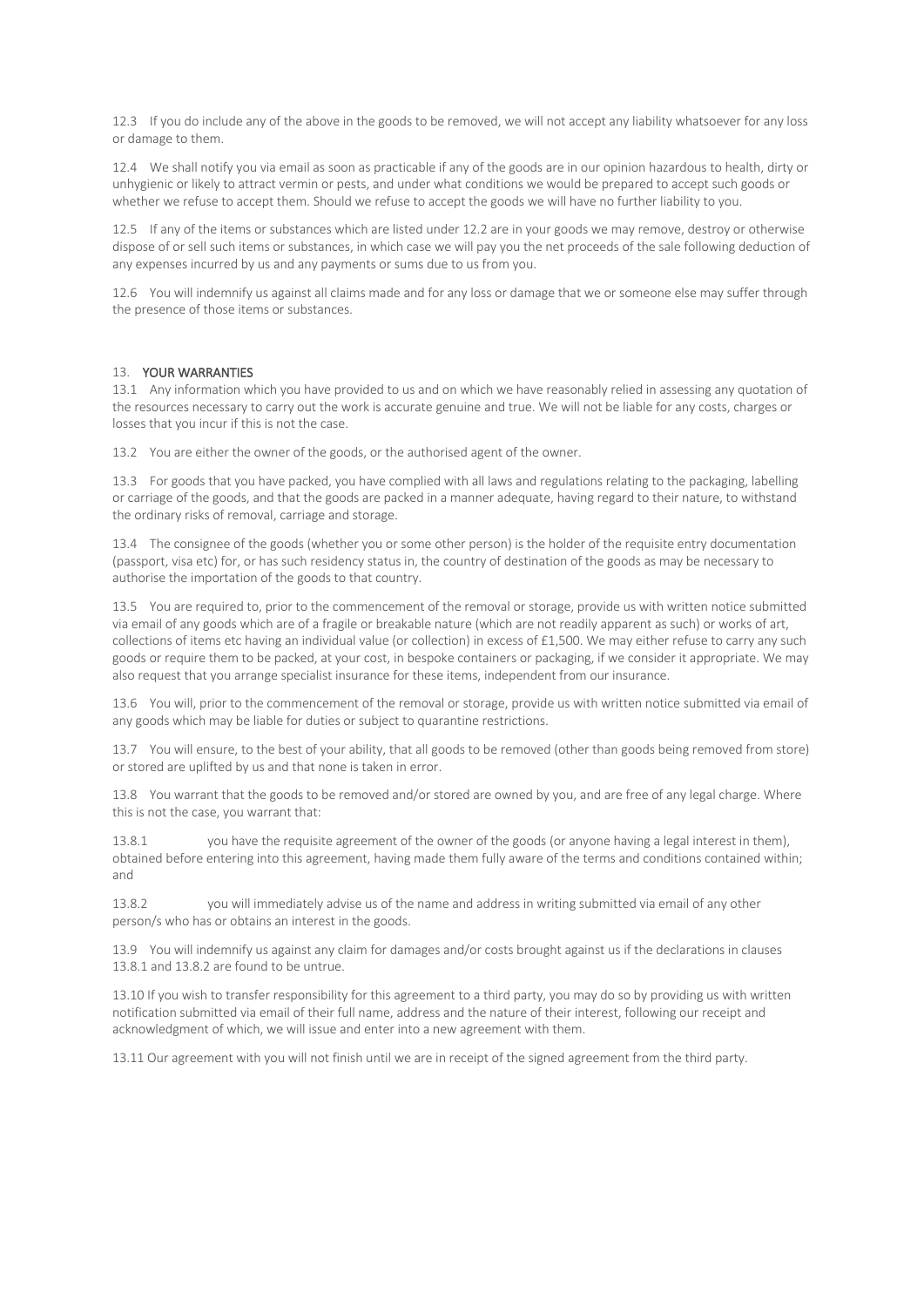## 14. YOUR RESPONSIBILITIES

14.1 By agreeing to the terms of your removal, you confirm that you will:

14.1.1 Respond promptly to all requests from us relating to the services and ensure that all information submitted via our online software provided is accurate & true;

14.1.2 Arrange all-risks insurance cover for all goods being moved, as our liability is limited as contained in clause 15.1;

14.1.3 Obtain all obligatory documents, permits, licences, and customs documents necessary for the removal;

14.1.4 Remunerate us for any charges, such as parking and/or meter suspension fines, incurred during the removal process;

14.1.5 Personally attend or appoint an authorised representative for the duration of the entire removal process, except when the goods are being unloaded into or loaded from store. We will have no liability for any consequential or other loss as a result of your failure to do so

14.1.6 Sign all inventories, job sheets or other relevant documents as confirmation of collection or delivery of the goods. Your authorised representative will sign on your behalf in your absence.

14.1.7 Ensure that all agreed goods and/or possessions have been collected and that no item has been taken in error before we leave your premises;

14.1.8 Arrange appropriate supervision for goods left in otherwise unoccupied or unattended premises, or where other individuals such as tradesmen, workmen, service operatives, tenants, visitors are, or may be, present. We will have no liability for any consequential or other loss as a result of your failure to do so;

14.1.9 Ensure all electronic appliances and/or equipment are suitably prepared for the removal.

14.1.10 Thoroughly defrost, empty and clean refrigerators and deep freezers. We are not liable for the contents or any resultant issues resulting from your failure to do so.

14.1.11 Ensure that all domestic appliances, including but not limited to washing machines, dishwashers, hose pipes, and petrol lawn mowers, are cleaned and dry, with no residual fluid left in them;

14.1.12 Furnish us with a current contact address and telephone number during the removal process and/or storage of goods; and

14.1.13 Make requisite arrangements for the transportation, storage and/or disposal of goods listed in clause 12.2.

14.2 We will accept no liability for any loss, damage, or additional charges arising from your failure to discharge the above warranties, other than as a result of our proven negligence and/or breach of contract.

## 15. DAMAGE LIABILITY

15.1 Unless otherwise agreed in writing if we are negligent or in breach of contract we will pay you up to £40 for each item which is lost or damaged as a direct result of any negligence or breach of contract on our part or, at our discretion, we will pay for repairing or replacing the item. This will apply even if the item is part of a pair or set and may have a special value.

15.2 For the purposes of this agreement an item is defined as:

i. The entire contents of a box, parcel, package, carton, or similar container; and

ii. Any other object or thing that is moved, handled or stored by us.

15.3 If the goods sustain damage by reason of defective or inadequate packing or unpacking, and the packing or unpacking (as the case may be) was not undertaken by us, we will not be liable.

15.4 We will not be liable for any claim in the event that you dispose of and/or replace the item/s before we have had the opportunity to assess the damage.

15.5 Liability is only accepted for loss or damage when the goods are

15.5.1 in our possession and negligence can be proven; or

15.5.2 in the possession of others and if the loss or damage is proven to have been as a direct result of our failure to pack the goods to a suitable standard (where we have been contracted to.)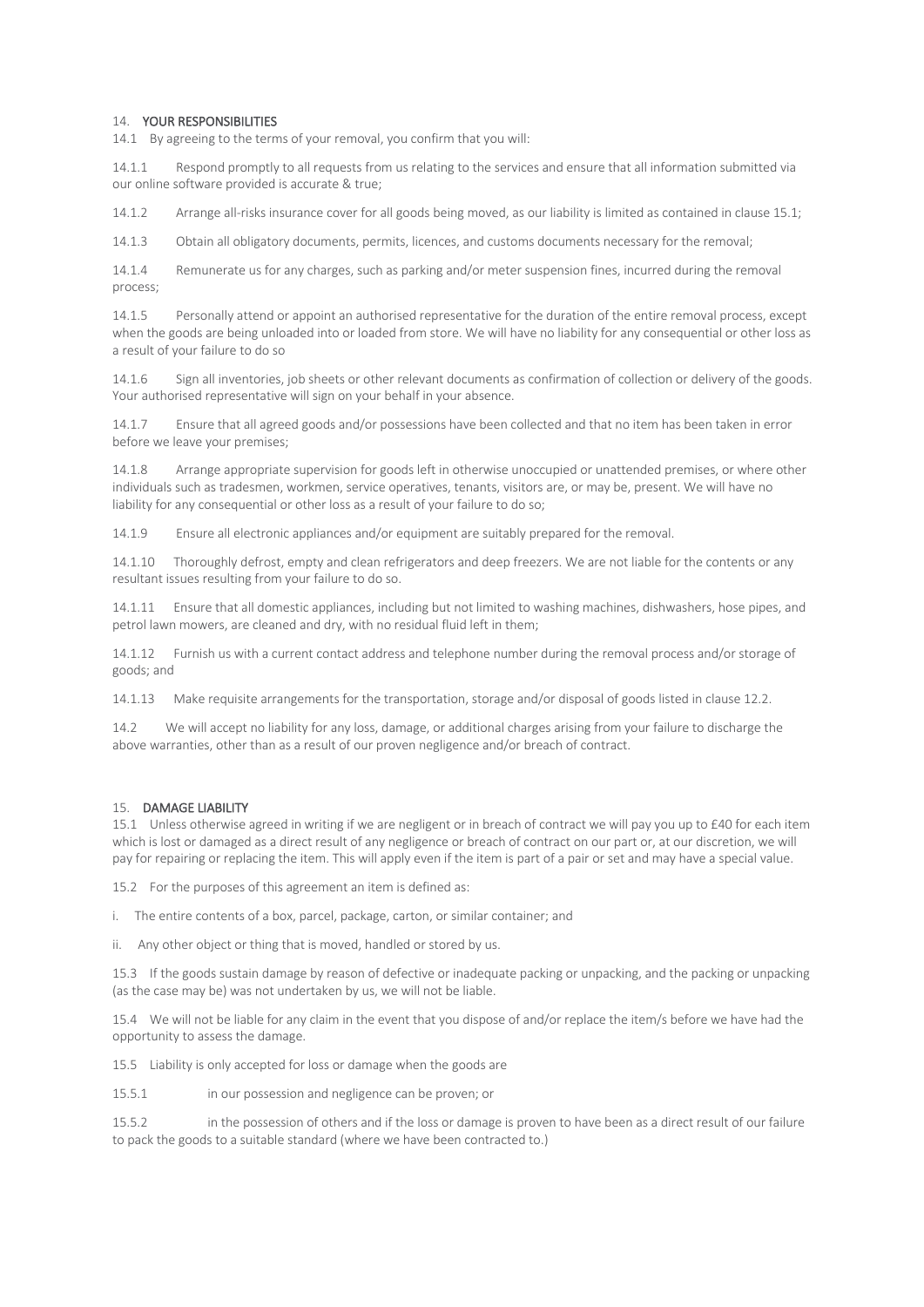15.6 We do not accept liability for goods confiscated, seized, removed or damaged by customs authorities or other government agencies unless such confiscation, seizure, removal or damage arose directly as a result of our negligence or breach of contract.

15.7 Damage to property other than goods

Because third party contractors or others are frequently present at the time of collection or delivery, it is not always possible to prove culpability for loss or damage. Therefore, our limit of liability is as below:

15.7.1 If we cause the loss or damage as a result of our negligence or breach of contract, our liability shall be limited to making good the damaged area only.

15.7.2 If we cause the damage as a result of moving goods under your express instruction, against our advice, and where moving the goods in the manner instructed was likely to cause damage, we shall not be liable.

15.7.3 If we are responsible for causing damage, you must note this on the job sheet or delivery receipt as soon as it occurs and, in any event, before we leave the premises. This is fundamental to the agreement.

### 16. NOTIFICATION OF LOSS OR DAMAGE

16.1 For goods which we deliver, you must give us detailed notice in writing of any loss and damage within seven days of delivery by us.

16.2 With regards to misplaced items, or ascertaining the proximate cause of damage, we would request that we are notified within seven working days, when the events are more easily investigated.

16.3 In any claim for loss or damage under this clause 16, any estimate of the value of the goods which you have provided to us, whether for the purposes of insurance or otherwise, will be evidence that the total value of the goods did not exceed that estimate at the time of loss or damage.

16.4 When collection is made from our premises, it is imperative that you or your authorised person/s inspect your goods thoroughly before departure and note any loss or damage on the collection paperwork at the time. We will be unable to consider claims retrospectively once the goods have left our premises.

16.5 The time limits contained in 16.1 and 16.2 and 16.4 are essential.

## 17. EXCLUSIONS OF LIABILITY

17.1 We will not be liable for:

i. Any loss or damage occurring in the course of the provision of removal by a third party.

ii. Loss or damage resulting from inadequate or improper packing or unpacking unless the goods damaged or causing damage were both packed and unpacked by us.

iii. Loss or damage to passports, travel documents, wallets, handbags containing valuables, mobile phones, portable IT, electronic devices, currency, cash, bank or credit cards, jewellery, watches, trinkets, precious stones, money, deeds, securities, stamps, coins, valuable or fragile collections of any kind.

iv. Perishable items and/or those requiring a controlled environment.

v. For electrical or mechanical derangement to any appliance, instrument, clock, computer or other equipment unless there is evidence of related external damage.

vi. Any loss or damage involving the restoration or reconstruction of information or data or any item of so-called consequential loss.

17.2 We shall not be liable for loss or damage caused by the following, unless we have been negligent or in breach of contract.

i. Normal wear and tear, natural or gradual deterioration, leakage or evaporation or from perishable or unstable goods. This includes goods left within furniture or appliances;

ii. Fire, moth or vermin, Acts of God, war, terrorism, invasion, acts of foreign enemies, hostilities (whether war is declared or not), civil war, rebellion or military coup, adverse weather, third party industrial action, traffic, re-scheduled sailing, departure or arrival times, port congestion or other events outside of our control;

Cleaning, repairing or restoring unless we arranged for the work to be carried out;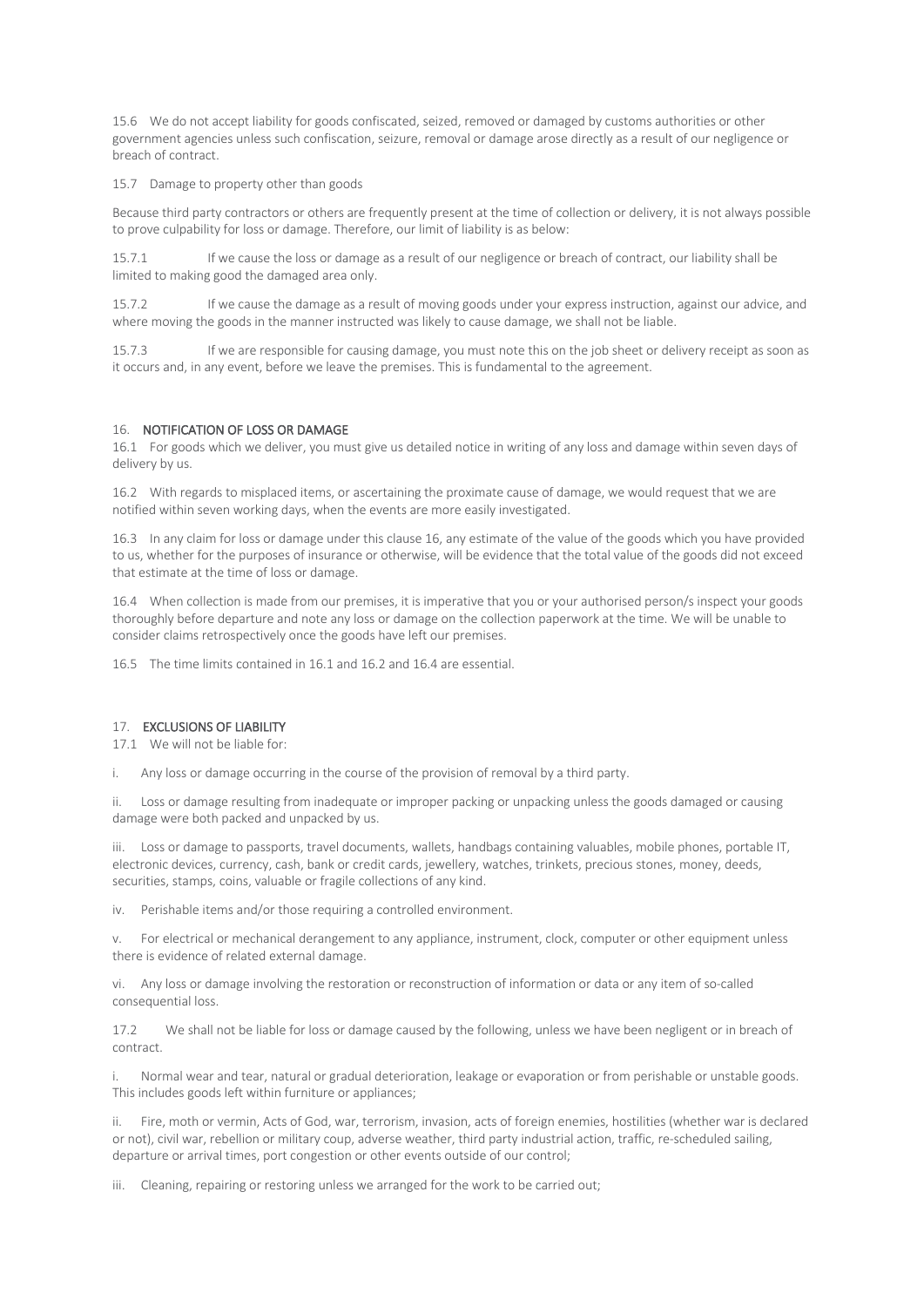iv. Changes caused by atmospheric conditions such as dampness, mould, mildew, rusting, tarnishing, corrosion, or gradual deterioration unless directly linked to ingress of water;

v. For any goods in wardrobes, drawers or appliances, or in a package, bundle, carton, case or other container not both packed and unpacked by us.

- vi. To any goods which have a proven defect.
- vii. To animals, plants and items referred to in clause 17.1
- viii. For items referred to in clause 12.2.

17.3 If you instruct us to move, transport or dismantle self-assembly or interconnecting furniture, we will not be liable for any damage to it nor for its quality when reassembled by you or us. This also applies to other furniture which is unsuitable for removal or transport.

17.4 We will not be liable for any consequential and/or indirect loss/es arising out of your failure to adequately insure your goods for their full value.

- 17.5 Nothing in this clause excludes or limits our liability to you for:
- i. Death or personal injury caused by our negligence;
- ii. Our fraudulent misrepresentation; or
- iii. Any other liability that is not permissible to be limited or excluded under our law.
- 17.6 We will not be liable for any loss or damage caused by us or our employees or agents in circumstances where:
- i. There is no breach of this agreement by us or by any of our employees or agents; or
- ii. Such loss or damage is not a reasonably foreseeable result of any such breach.

17.7 We will not be liable for any loss or damage nor any delay which results from any cause beyond our reasonable control.

#### 18. INTERNATIONAL REMOVALS

18.1 We will use our reasonable endeavours to provide you with up to date information to assist you with the import/export of your goods.

18.2 Information on such matters as national or regional laws and regulations which are subject to change and interpretation at any time, is provided in good faith and is based upon existing known circumstances and we will have no liability for the detrimental impact of any resultant changes of such information save where we are in breach of our duty of reasonable care and skill.

18.3 It is your absolute responsibility to seek appropriate advice to verify the accuracy of any information that You provided to Us.

18.4 Where we use the services of a transport operator, shipping company or airline, to convey your goods to the place, port or airport of destination, we do so on your behalf and are subject to the terms and conditions contained within the terms and conditions of the carrier

18.5 If for reasons beyond the carrier's control, the vessel/conveyance fails to deliver the goods or routes them to a place other than the original destination, you have limited remedy against the carrier and you are likely to be liable for general average contribution. We recommend that you take out marine insurance based on this fact.

18.6 The contribution is likely to be the costs incurred to preserve the vessel/conveyance and cargo, and also any salvage charges incurred, or the additional cost of onward transmission to the place, port or airport of destination.

18.7 These are insurable risks and it is your responsibility to arrange adequate marine/transit insurance cover. We can assist with the provision of such.

18.8 Other than by reason of our proven negligence or breach of contract, we will not be liable for delays with the transportation process.

18.9 Any transit times given by us are estimated and based on the information known to us at the time. Transit times may vary due to a number of factors outside of our control. We will advise you of any material changes to transit times as soon as we become aware of them.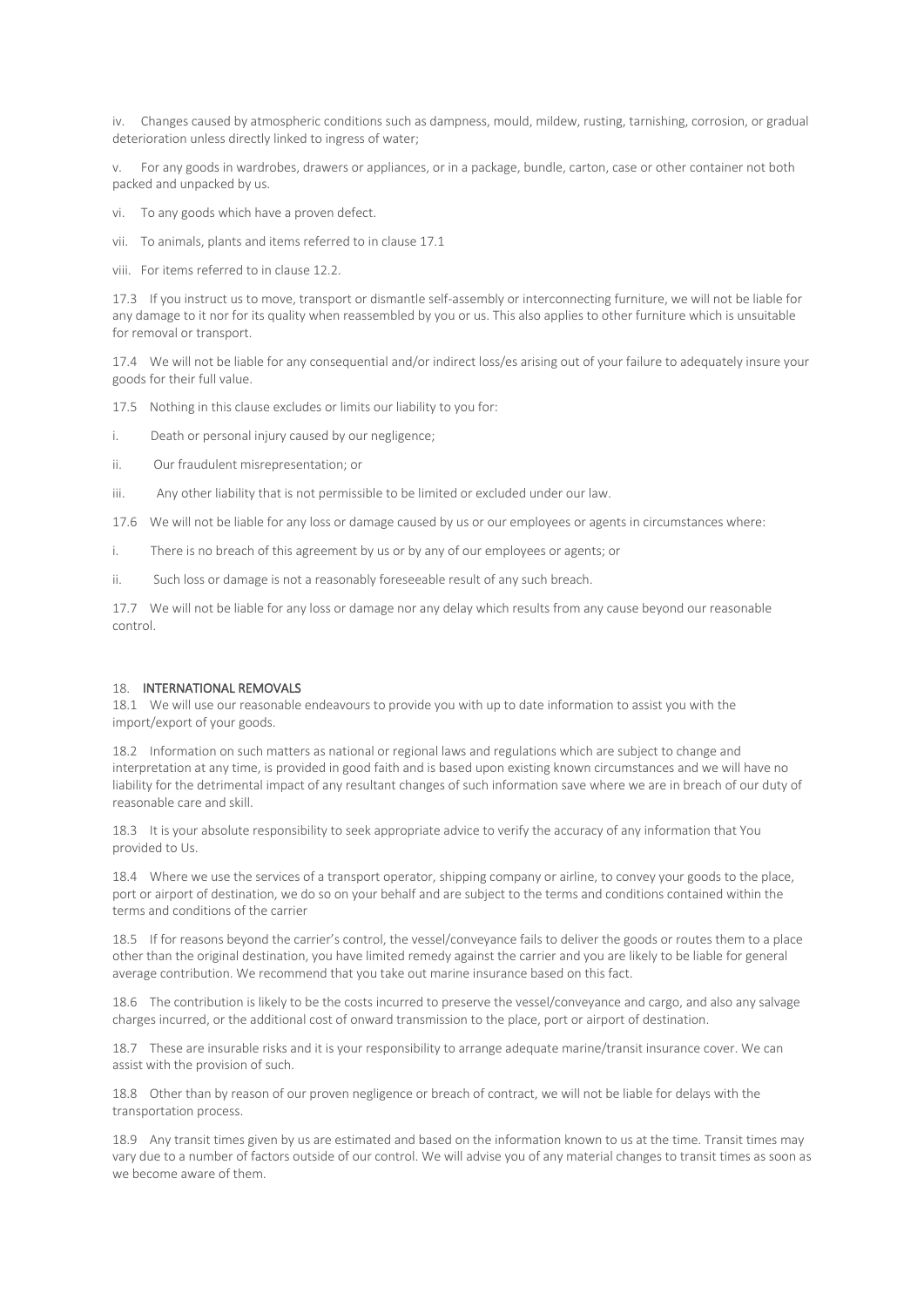18.10 If through no fault of ours we are unable to deliver your goods, we will inform you and you may choose for us either:

i. Where possible to deliver them to an alternative location; or

ii. take them into store. At this point, the contract between us will then be fulfilled and any additional service(s), including storage and delivery provided by us or on our behalf, will be at your reasonable expense.

18.11 We accept no liability whatsoever for goods confiscated, seized or removed by customs authorities, government agencies or other official body.

18.12 For goods which we are delivering you must claim for any loss, damage or failure to produce the goods:

- i. Within 7 days of the delivery date, if you have insured your goods with us; and
- ii. Within 7 days of the delivery date, if you have not insured your goods with us.

GENERAL CONDITIONS APPLYING TO ALL SERVICES

### 19. LIEN

We shall have a right to withhold and ultimately dispose of some or all of your goods if you fail to pay all our charges and other payments due to us. These include any charges, taxes or other levies that we have paid out on your behalf.

While we hold the goods and await payment, you will be responsible for paying reasonable storage charges and all the other necessary expenses that continue to apply.

These terms and conditions will apply to the goods held in this way.

We have a right to withhold and/or ultimately dispose of some or all of the goods if you have not paid these charges, taxes or levies that we have paid on your behalf in accordance with law (see above re 1977 Act).

## 20. OUR RIGHT TO SUB-CONTRACT

We may use service partners or sub-contractors for some or all of the work. If we do, these terms and conditions will still apply to you and us.

In addition, you agree to the terms and conditions set forth in the Bills of Lading and Consignment Notes issued by other carriers or companies (which we accept in our capacity as your Agent) involved and those terms and conditions form part of this contract

#### 21. THIRD PARTY CLAIMS

You will be responsible for paying any expenses, charges, penalties etc claimed against us by a third party in respect of the goods, unless they were incurred as a result of our proven negligence or breach of contract. These include any parking levies incurred whilst carrying out the services, unless we have agreed to pay them in writing.

#### 22. FORCE MAJEURE

Neither party will be held liable for any delay nor failure under the agreement if the delay or failure is as a direct result of force majeure, provided that the affected party:

- i. Immediately notifies the other party of the salient issue;
- ii. Provides a reasonable estimate on how long it will continue;
- iii. Notifies when it has ended;
- iv. Takes all reasonable steps to avoid or mitigate the force majeure; and
- v. Reverts immediately when the event of force majeure ends.